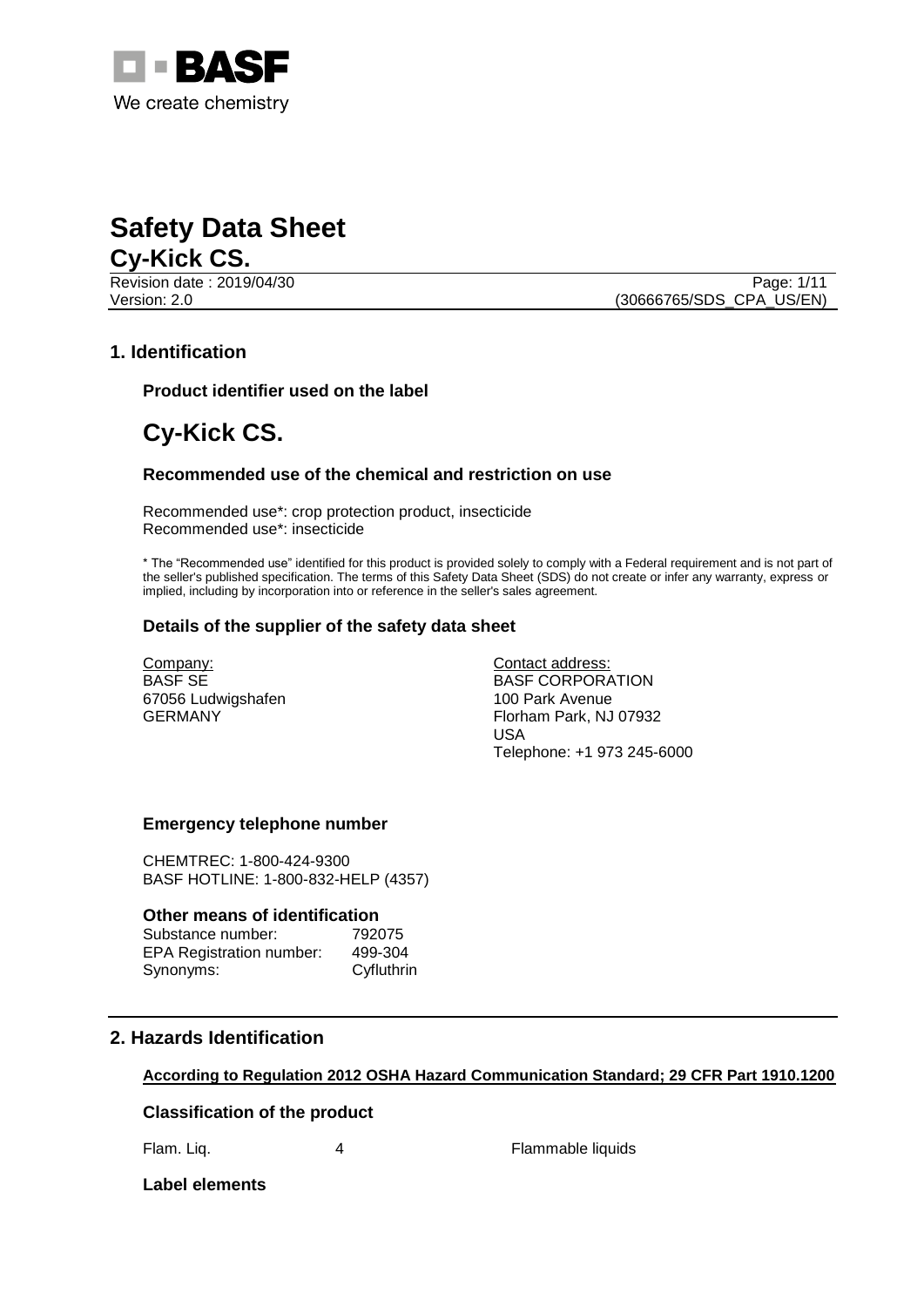Revision date : 2019/04/30<br>
Version: 2.0<br>
Version: 2.0 (30666765/SDS CPA US/EN)

(30666765/SDS\_CPA\_US/EN)

Hazard Statement:

H227 Combustible liquid.

# **3. Composition / Information on Ingredients**

# **According to Regulation 2012 OSHA Hazard Communication Standard; 29 CFR Part 1910.1200**

**CAS Number**<br>
68359-37-5<br>
6.0 %<br>
Cyfluthrin 68359-37-5

# **4. First-Aid Measures**

# **Description of first aid measures**

## **General advice:**

Remove contaminated clothing.

**If inhaled:** Keep patient calm, remove to fresh air.

#### **If on skin:**

Wash thoroughly with soap and water.

#### **If in eyes:**

Wash affected eyes for at least 15 minutes under running water with eyelids held open.

#### **If swallowed:**

Rinse mouth and then drink 200-300 ml of water.

### **Most important symptoms and effects, both acute and delayed**

Symptoms: The most important known symptoms and effects are described in the labelling (see section 2) and/or in section 11., (Further) symptoms and / or effects are not known so far

#### **Indication of any immediate medical attention and special treatment needed**

Note to physician

Treatment: Symptomatic treatment (decontamination, vital functions).

# **5. Fire-Fighting Measures**

### **Extinguishing media**

Suitable extinguishing media: water spray, dry powder, foam, carbon dioxide

#### **Special hazards arising from the substance or mixture**

Hazards during fire-fighting: carbon monoxide, carbon dioxide, Hydrogen chloride, Hydrofluoric acid, nitrogen oxides, organochloric compounds The substances/groups of substances mentioned can be released in case of fire.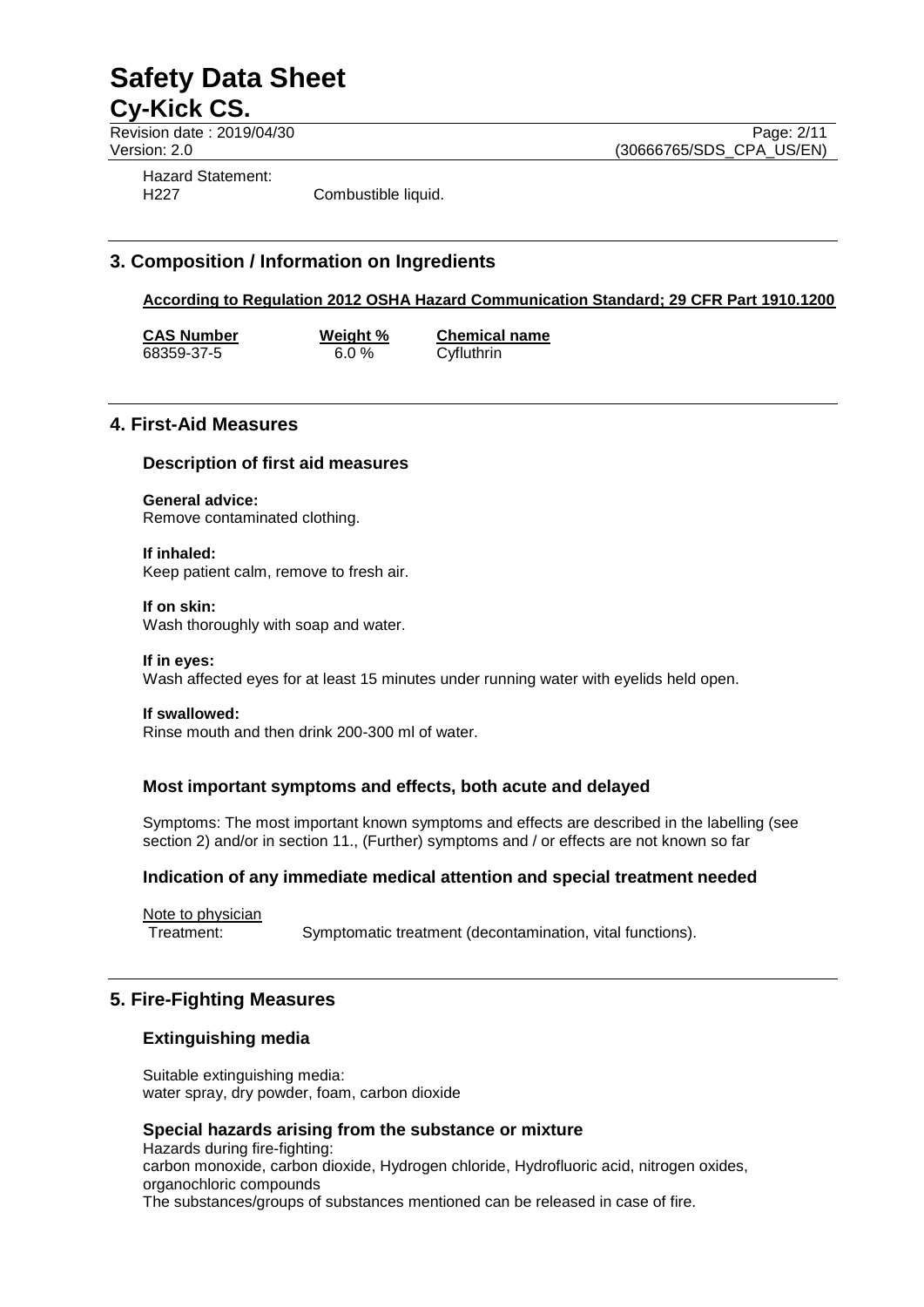# **Safety Data Sheet**

# **Cy-Kick CS.**

#### **Advice for fire-fighters**

Protective equipment for fire-fighting: Wear self-contained breathing apparatus and chemical-protective clothing.

#### **Further information:**

Keep containers cool by spraying with water if exposed to fire. In case of fire and/or explosion do not breathe fumes. Collect contaminated extinguishing water separately, do not allow to reach sewage or effluent systems. Dispose of fire debris and contaminated extinguishing water in accordance with official regulations.

### **6. Accidental release measures**

#### **Personal precautions, protective equipment and emergency procedures**

Do not breathe vapour/spray. Use personal protective clothing. Avoid contact with the skin, eyes and clothing.

#### **Environmental precautions**

Do not discharge into the subsoil/soil. Do not discharge into drains/surface waters/groundwater.

#### **Methods and material for containment and cleaning up**

Dike spillage. Pick up with suitable absorbent material. Place into suitable containers for reuse or disposal in a licensed facility. Spilled substance/product should be recovered and applied according to label rates whenever possible. If application of spilled substance/product is not possible, then spills should be contained, solidified, and placed in suitable containers for disposal. After decontamination, spill area can be washed with water. Collect wash water for approved disposal.

### **7. Handling and Storage**

#### **Precautions for safe handling**

RECOMMENDATIONS ARE FOR MANUFACTURING, COMMERCIAL BLENDING, AND PACKAGING WORKERS. PESTICIDE APPLICATORS & WORKERS must refer to the Product Label and Directions for Use attached to the product. Provide good ventilation of working area (local exhaust ventilation if necessary). Keep away from sources of ignition - No smoking. Keep container tightly sealed. Protect against heat. Handle and open container with care. Do not open until ready to use. Once container is opened, content should be used as soon as possible. Provide means for controlling leaks and spills. Follow label warnings even after container is emptied. The substance/ product may be handled only by appropriately trained personnel. Avoid all direct contact with the substance/product. Avoid contact with the skin, eyes and clothing. Avoid inhalation of dusts/mists/vapours. Wear suitable personal protective clothing and equipment.

#### Protection against fire and explosion:

No special precautions necessary. The substance/product is non-combustible. Product is not explosive.

#### **Conditions for safe storage, including any incompatibilities**

Segregate from foods and animal feeds.

Further information on storage conditions: Keep away from heat. Protect from direct sunlight.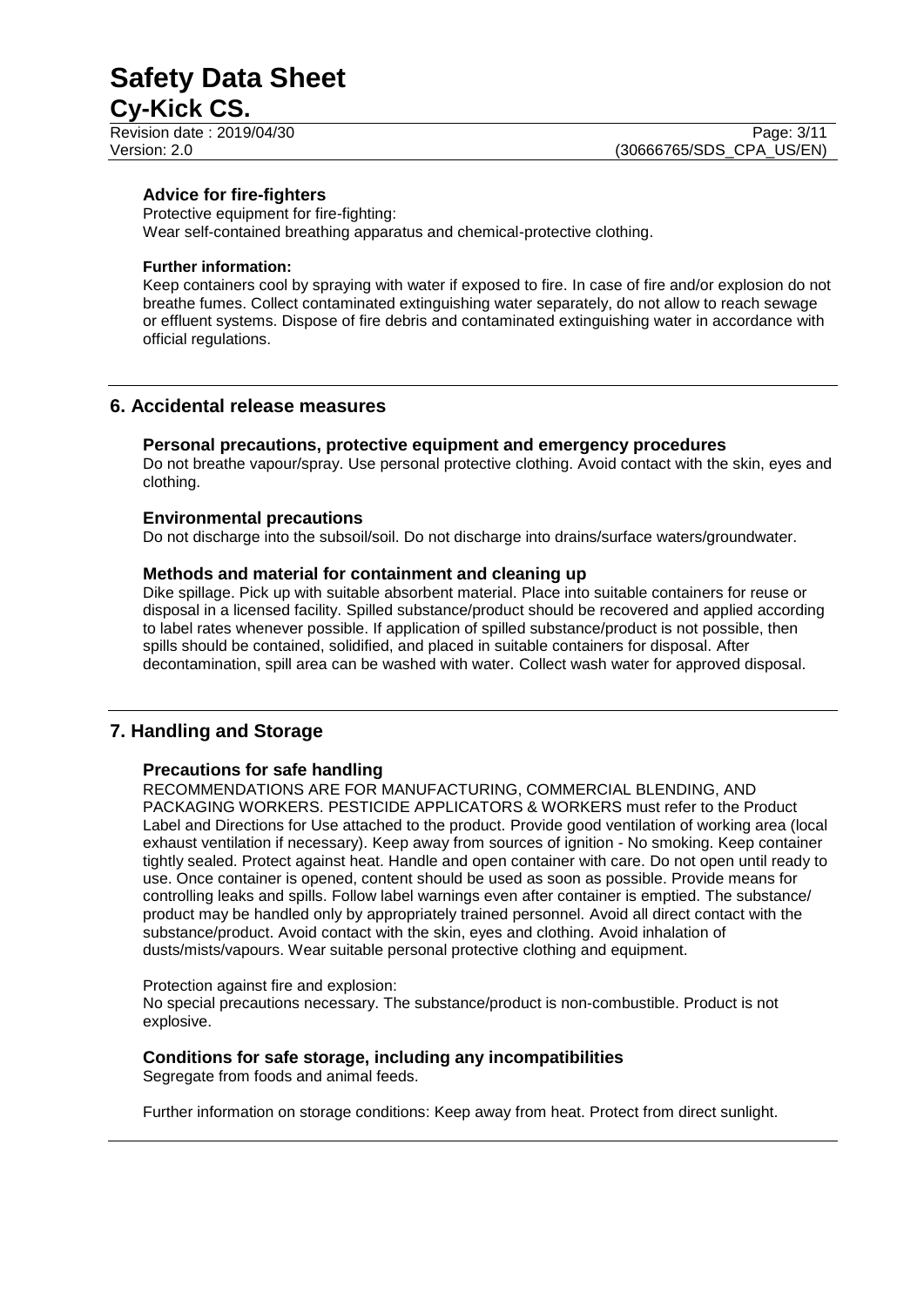Revision date : 2019/04/30 Page: 4/11<br>Version: 2.0 (30666765/SDS CPA US/EN) (30666765/SDS\_CPA\_US/EN)

### **8. Exposure Controls/Personal Protection**

**Users of a pesticidal product should refer to the product label for personal protective equipment requirements.**

No occupational exposure limits known.

#### **Personal protective equipment**

#### **RECOMMENDATIONS FOR MANUFACTURING, COMMERCIAL BLENDING, AND PACKAGING WORKERS:**

#### **Respiratory protection:**

Wear respiratory protection if ventilation is inadequate. Wear a NIOSH-certified (or equivalent) organic vapour/particulate respirator. For situations where the airborne concentrations may exceed the level for which an air purifying respirator is effective, or where the levels are unknown or Immediately Dangerous to Life or Health (IDLH), use NIOSH-certified full facepiece pressure demand self-contained breathing apparatus (SCBA) or a full facepiece pressure demand supplied-air respirator (SAR) with escape provisions.

#### **Hand protection:**

Chemical resistant protective gloves, Protective glove selection must be based on the user's assessment of the workplace hazards.

#### **Eye protection:**

Safety glasses with side-shields. Tightly fitting safety goggles (chemical goggles). Wear face shield if splashing hazard exists.

#### **Body protection:**

Body protection must be chosen depending on activity and possible exposure, e.g. head protection, apron, protective boots, chemical-protection suit.

#### **General safety and hygiene measures:**

The statements on personal protective equipment in the instructions for use apply when handling crop-protection agents in final-consumer packing. Wearing of closed work clothing is recommended. Store work clothing separately. Keep away from food, drink and animal feeding stuffs.

### **9. Physical and Chemical Properties**

| Form:                | liquid                                |
|----------------------|---------------------------------------|
| Odour:               | odourless                             |
| Odour threshold:     | not applicable, odour not perceivable |
| Colour:              | off-white                             |
| pH value:            | approx. 5.5 - 7.5                     |
|                      | (20 °C)                               |
| Melting point:       | approx. 0 °C                          |
|                      | Information applies to the solvent.   |
| boiling temperature: | approx. 100 °C                        |
|                      | Information applies to the solvent.   |
| Flash point:         | > 85 °C                               |
| Flammability:        | not applicable                        |
|                      |                                       |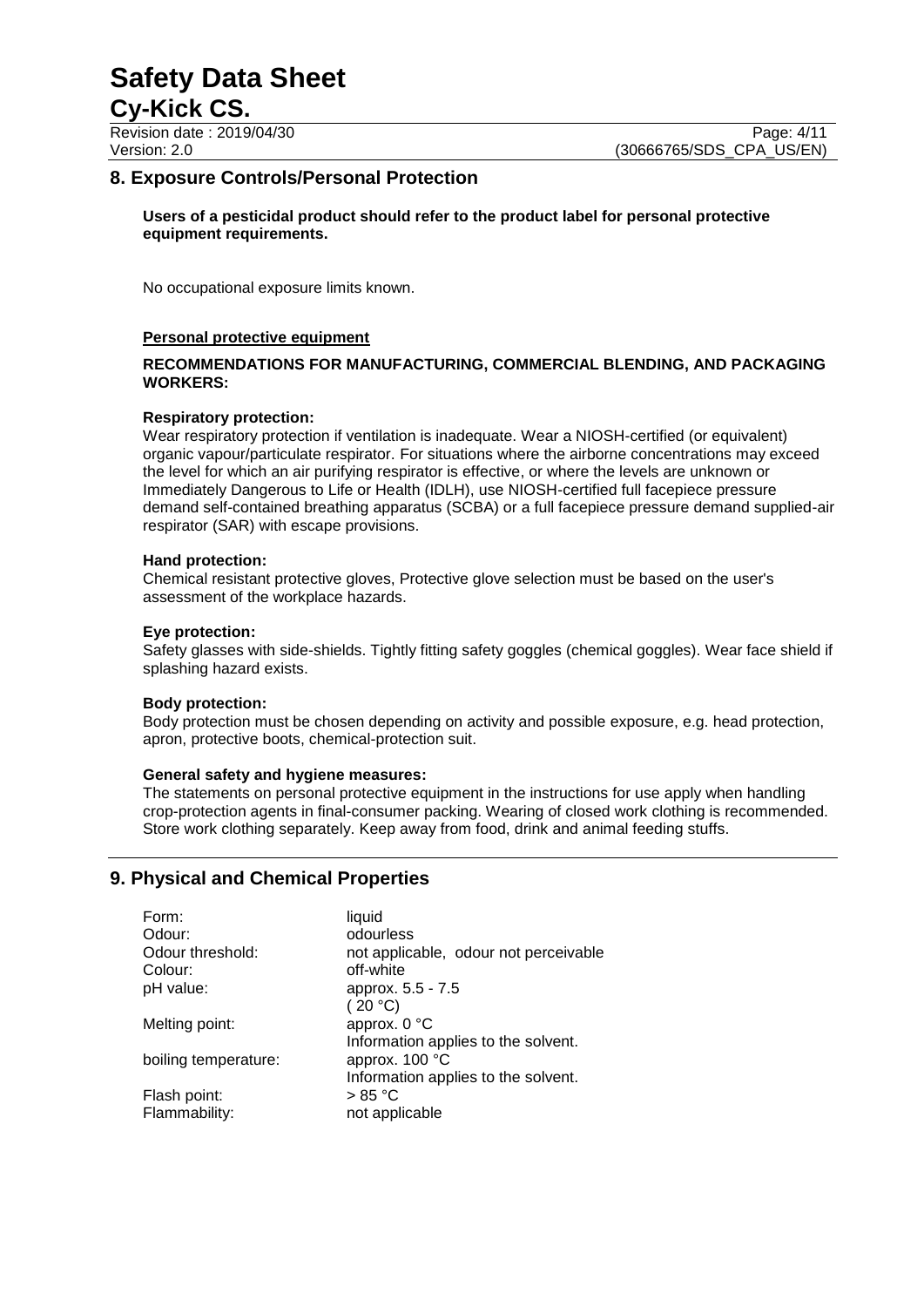# **Safety Data Sheet**

# **Cy-Kick CS.**

| Revision date: 2019/04/30   |                                                            | Page: 5/11               |
|-----------------------------|------------------------------------------------------------|--------------------------|
| Version: 2.0                |                                                            | (30666765/SDS_CPA_US/EN) |
| Lower explosion limit:      | As a result of our experience with this                    |                          |
|                             | product and our knowledge of its                           |                          |
|                             | composition we do not expect any                           |                          |
|                             | hazard as long as the product is used                      |                          |
|                             | appropriately and in accordance with                       |                          |
|                             | the intended use.                                          |                          |
| Upper explosion limit:      | As a result of our experience with this                    |                          |
|                             | product and our knowledge of its                           |                          |
|                             | composition we do not expect any                           |                          |
|                             | hazard as long as the product is used                      |                          |
|                             | appropriately and in accordance with                       |                          |
|                             | the intended use.                                          |                          |
| Autoignition:               | approx. $> 300$ °C<br>The product has not been tested. The |                          |
|                             | statement has been derived from the                        |                          |
|                             | properties of the individual                               |                          |
|                             | components.                                                |                          |
| Vapour pressure:            | approx. 23.4 hPa                                           |                          |
|                             | (20 °C)                                                    |                          |
|                             | Information applies to the solvent.                        |                          |
| Density:                    | approx. 1.0 g/cm3                                          |                          |
|                             | (20 °C)                                                    |                          |
| Vapour density:             | not applicable                                             |                          |
| Partitioning coefficient n- | not applicable                                             |                          |
| octanol/water (log Pow):    |                                                            |                          |
| Thermal decomposition:      | No decomposition if stored and handled as                  |                          |
|                             | prescribed/indicated.                                      |                          |
| Viscosity, kinematic:       | approx. 500 mm2/s                                          |                          |
|                             | (40 °C)                                                    |                          |
| Solubility in water:        | dispersible                                                |                          |
| Evaporation rate:           | not applicable                                             |                          |
| Other Information:          | The product has not been tested. The statement has been    |                          |
|                             | derived from substances/products of a similar structure or |                          |
|                             | composition.                                               |                          |
|                             |                                                            |                          |

# **10. Stability and Reactivity**

#### **Reactivity**

No hazardous reactions if stored and handled as prescribed/indicated.

#### Oxidizing properties:

Based on its structural properties the product is not classified as oxidizing.

#### **Chemical stability**

The product is stable if stored and handled as prescribed/indicated.

#### **Possibility of hazardous reactions**

No hazardous reactions if stored and handled as prescribed/indicated.

#### **Conditions to avoid**

See MSDS section 7 - Handling and storage.

#### **Incompatible materials**

strong acids, strong bases, strong oxidizing agents

#### **Hazardous decomposition products**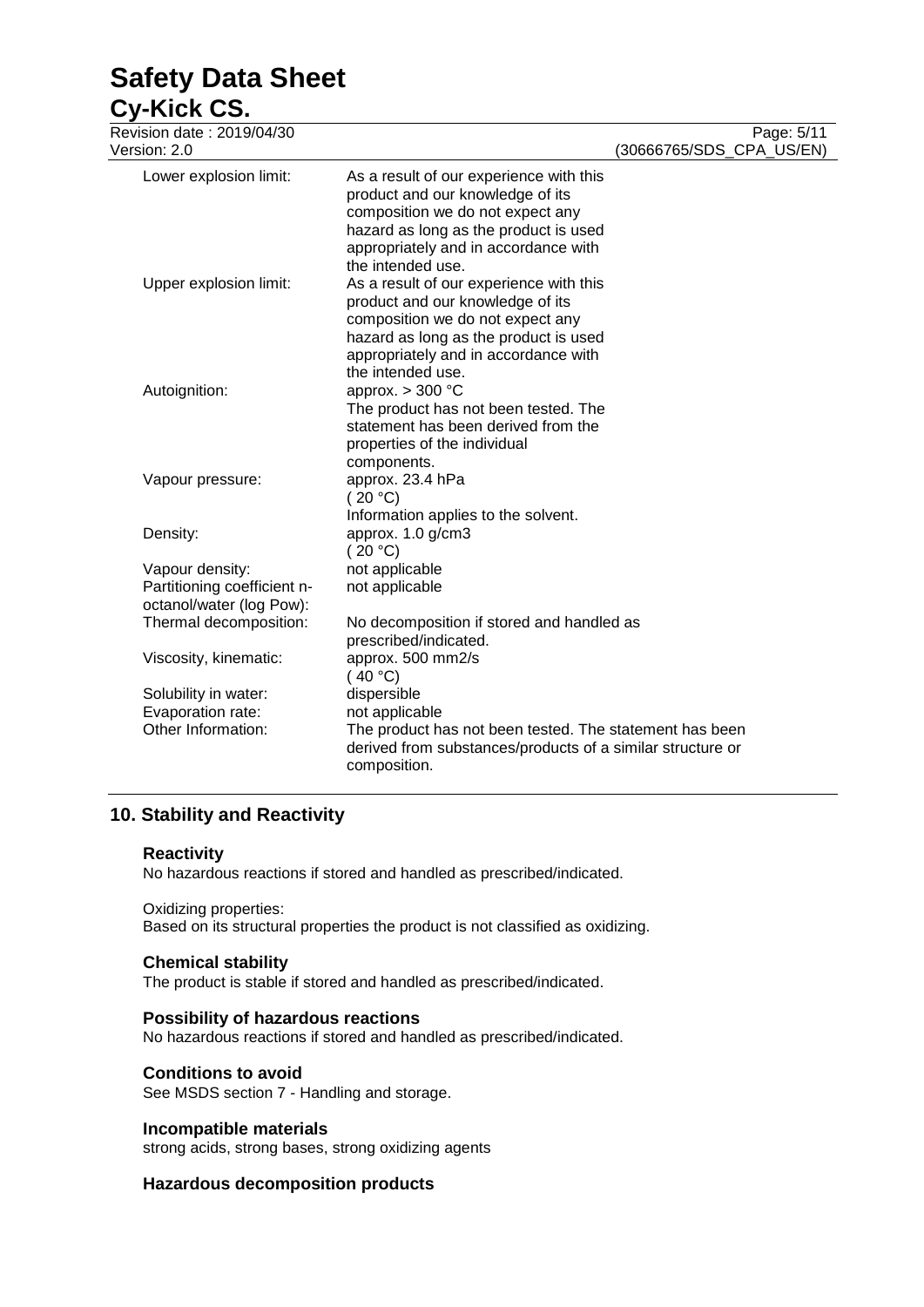Revision date : 2019/04/30 Page: 6/11<br>Version: 2.0 (30666765/SDS CPA US/EN) (30666765/SDS\_CPA\_US/EN)

Decomposition products:

Hazardous decomposition products: No hazardous decomposition products if stored and handled as prescribed/indicated.

Thermal decomposition:

No decomposition if stored and handled as prescribed/indicated.

## **11. Toxicological information**

#### **Primary routes of exposure**

Routes of entry for solids and liquids are ingestion and inhalation, but may include eye or skin contact. Routes of entry for gases include inhalation and eye contact. Skin contact may be a route of entry for liquefied gases.

#### **Acute Toxicity/Effects**

#### Acute toxicity

Assessment of acute toxicity: Virtually nontoxic after a single ingestion. Virtually nontoxic by inhalation. Virtually nontoxic after a single skin contact. The product has not been tested. The statement has been derived from substances/products of a similar structure or composition.

Oral

Type of value: LD50 Species: rat (female) Value: > 5,000 mg/kg (OECD Guideline 425) No mortality was observed.

Inhalation Type of value: LC50 Species: rat (male/female) Value: > 5.1 mg/l (OECD Guideline 403) No mortality was observed.

**Dermal** Type of value: LD50 Species: rat (male/female) Value: > 5,000 mg/kg (OECD Guideline 402)

No mortality was observed.

#### Assessment other acute effects

Assessment of STOT single: Based on the available information there is no specific target organ toxicity to be expected after a single exposure.

The product has not been tested. The statement has been derived from the properties of the individual components.

#### Irritation / corrosion

Assessment of irritating effects: Not irritating to the skin. Not irritating to the eyes. The product has not been tested. The statement has been derived from substances/products of a similar structure or composition.

**Skin** Species: rabbit Result: non-irritant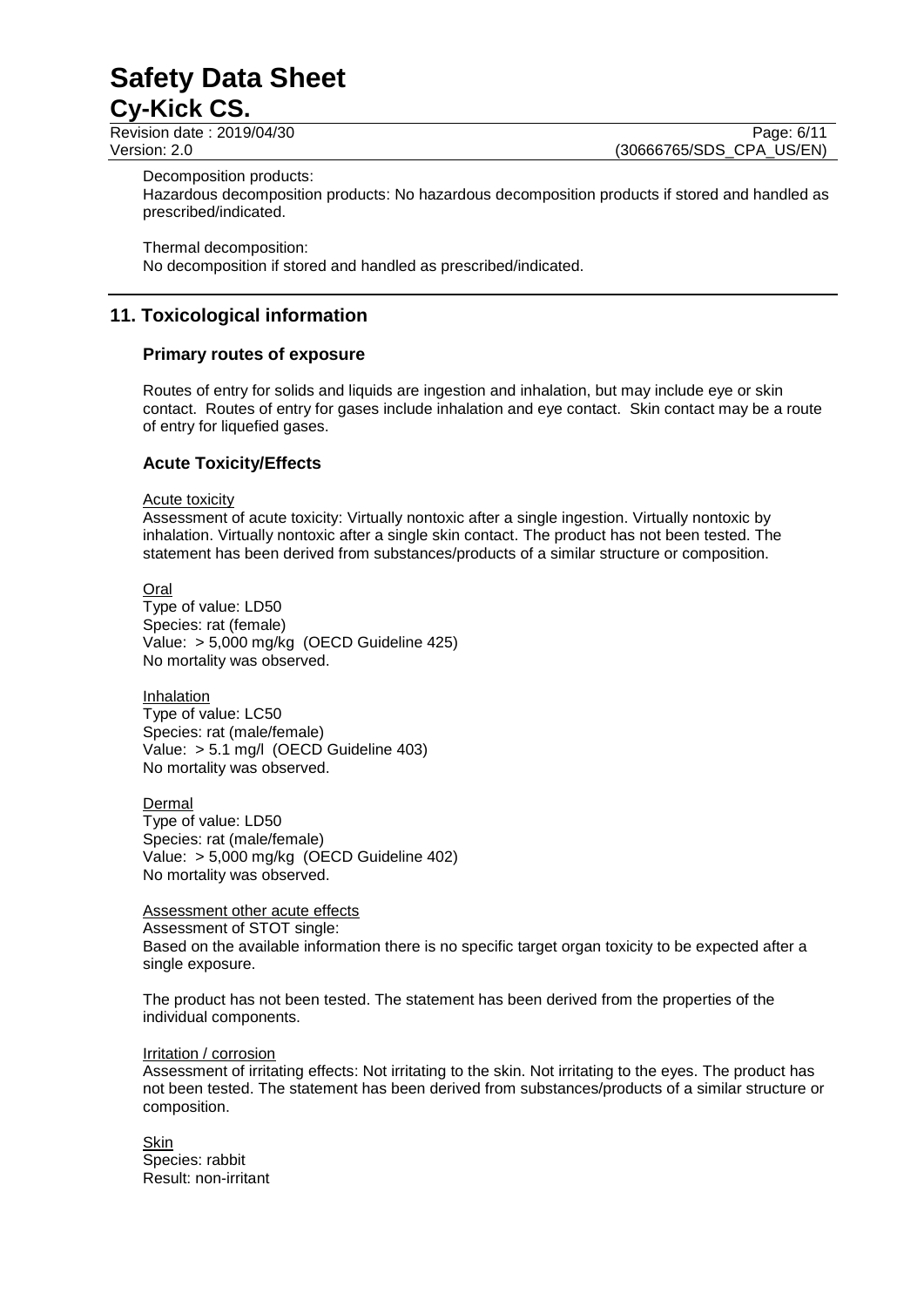Revision date : 2019/04/30 Page: 7/11<br>Version: 2.0 (30666765/SDS CPA US/EN) (30666765/SDS\_CPA\_US/EN)

Eye

Species: rabbit Result: non-irritant

#### **Sensitization**

Assessment of sensitization: There is no evidence of a skin-sensitizing potential. The product has not been tested. The statement has been derived from substances/products of a similar structure or composition.

Buehler test Species: guinea pig Result: Non-sensitizing.

#### **Chronic Toxicity/Effects**

#### Repeated dose toxicity

Assessment of repeated dose toxicity: The product has not been tested. The statement has been derived from the properties of the individual components. No substance-specific organtoxicity was observed after repeated administration to animals.

#### Genetic toxicity

Assessment of mutagenicity: The product has not been tested. The statement has been derived from the properties of the individual components. Mutagenicity tests revealed no genotoxic potential.

#### **Carcinogenicity**

Assessment of carcinogenicity: The product has not been tested. The statement has been derived from the properties of the individual components. The results of various animal studies gave no indication of a carcinogenic effect.

#### Reproductive toxicity

Assessment of reproduction toxicity: The product has not been tested. The statement has been derived from the properties of the individual components. The results of animal studies gave no indication of a fertility impairing effect.

#### **Teratogenicity**

Assessment of teratogenicity: The product has not been tested. The statement has been derived from the properties of the individual components. Animal studies gave no indication of a developmental toxic effect at doses that were not toxic to the parental animals.

# **Other Information**

Misuse can be harmful to health.

#### **Symptoms of Exposure**

The most important known symptoms and effects are described in the labelling (see section 2) and/or in section 11., (Further) symptoms and / or effects are not known so far

### **12. Ecological Information**

#### **Toxicity**

Aquatic toxicity Assessment of aquatic toxicity: Very toxic to aquatic life with long lasting effects. The product has not been tested. The statement has been derived from the properties of the individual components.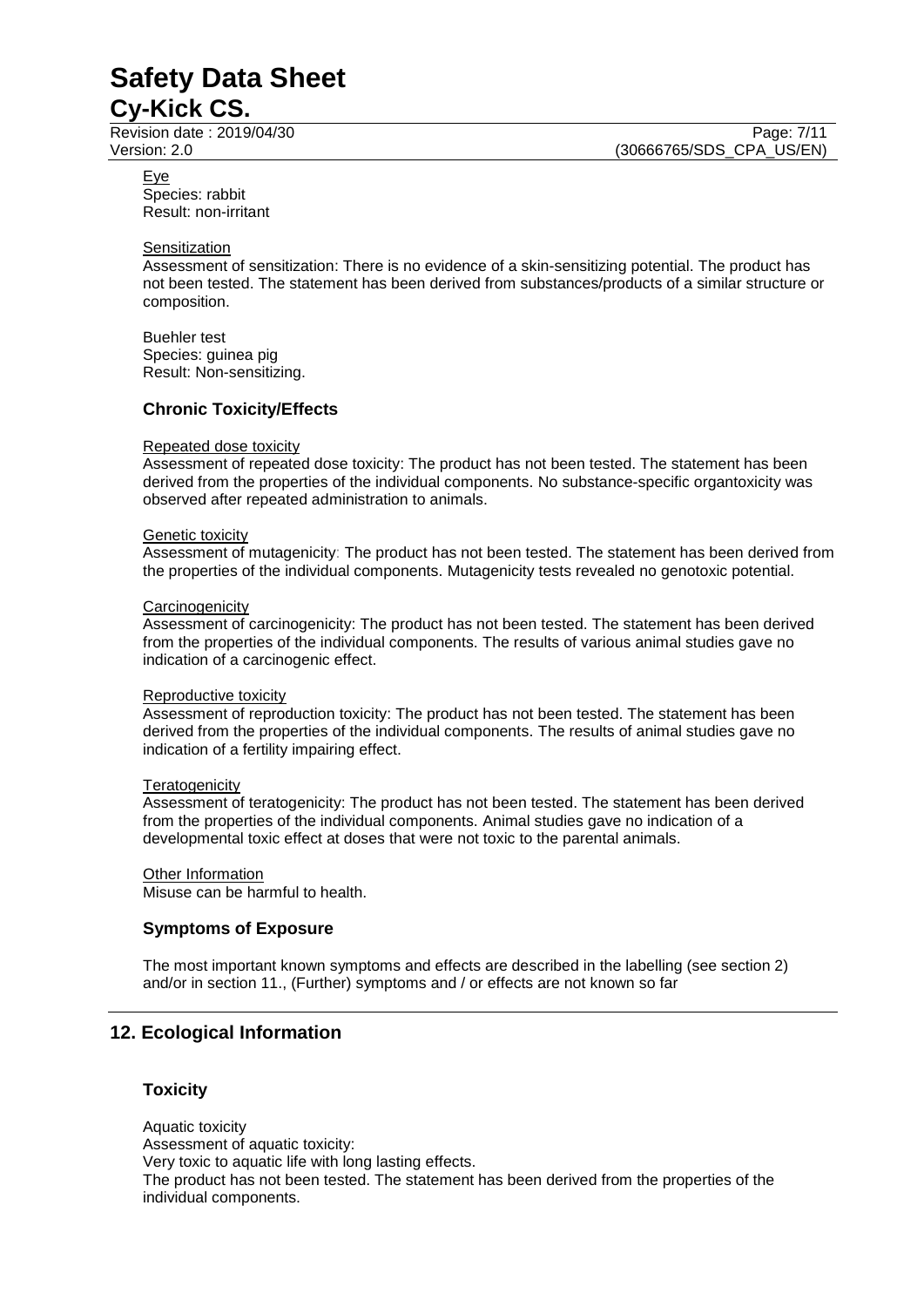#### **Toxicity to fish**

*Information on: CYFLUTHRIN Tech 98% LC50 (96 h) 0.00047 mg/l, Oncorhynchus mykiss* ----------------------------------

#### Aquatic invertebrates

----------------------------------

*Information on: CYFLUTHRIN Tech 98% EC50 (48 h) 0.00016 mg/l, Daphnia magna*

#### Aquatic plants

*Information on: CYFLUTHRIN Tech 98% EC50 (96 h) > 10 mg/l, Scenedesmus subspicatus* ----------------------------------

#### Chronic toxicity to fish

*Information on: CYFLUTHRIN Tech 98% No observed effect concentration (307 d) 0.00014 mg/l, Oncorhynchus mykiss No observed effect concentration (58 d) 0.00001 mg/l, Oncorhynchus mykiss* ----------------------------------

#### **Persistence and degradability**

Assessment biodegradation and elimination (H2O) The product has not been tested. The statement has been derived from the properties of the individual components.

Assessment biodegradation and elimination (H2O)

*Information on: CYFLUTHRIN Tech 98%*

*According to OECD criteria the product is not readily biodegradable but inherently biodegradable.* ----------------------------------

#### **Bioaccumulative potential**

Assessment bioaccumulation potential The product has not been tested. The statement has been derived from the properties of the individual components.

Bioaccumulation potential

*Information on: CYFLUTHRIN Tech 98%*

*Bioconcentration factor: 854 (14 d), Lepomis macrochirus* ----------------------------------

#### **Mobility in soil**

Assessment transport between environmental compartments The product has not been tested. The statement has been derived from the properties of the individual components.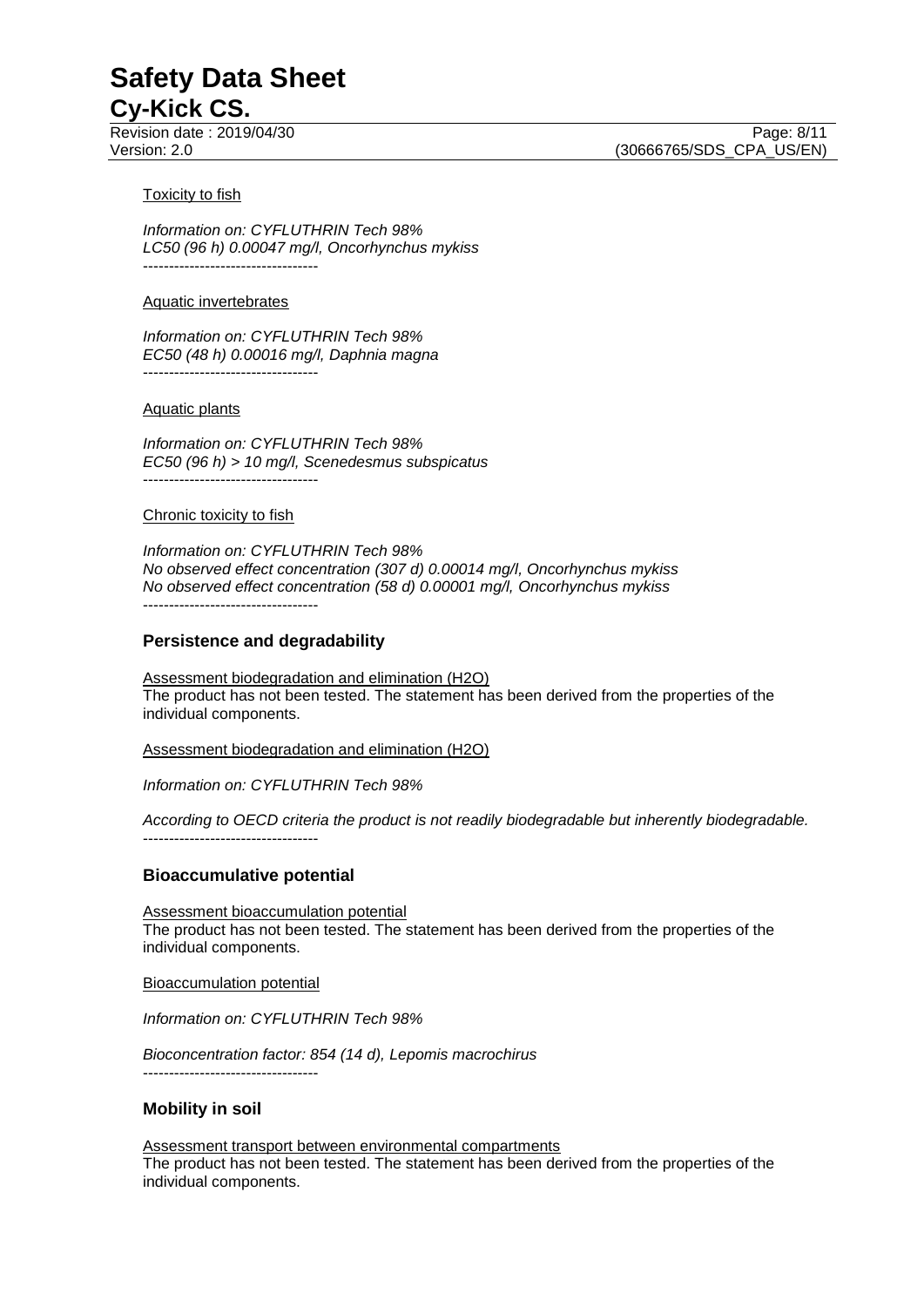Revision date : 2019/04/30 Page: 9/11<br>Version: 2.0 (30666765/SDS\_CPA\_US/EN)

(30666765/SDS\_CPA\_US/EN)

*Information on: CYFLUTHRIN Tech 98%*

*Following exposure to soil, the product trickles away and can - dependant on degradation - be transported to deeper soil areas with larger water loads.* ----------------------------------

#### **Additional information**

Other ecotoxicological advice: Do not discharge product into the environment without control.

### **13. Disposal considerations**

#### **Waste disposal of substance:**

Pesticide wastes are regulated. If pesticide wastes cannot be disposed of according to label instructions, contact the State Pesticide or Environmental Control Agency or the Hazardous Waste representative at the nearest EPA Regional Office for guidance.

#### **Container disposal:**

Rinse thoroughly at least three times (triple rinse) in accordance with EPA recommendations. Consult state or local disposal authorities for approved alternative procedures such as container recycling. Recommend crushing, puncturing or other means to prevent unauthorized use of used containers.

### **14. Transport Information**

**Land transport** USDOT

Not classified as a dangerous good under transport regulations

| Sea transport<br>IMDG.                                                                                       |                                                                                                                      |
|--------------------------------------------------------------------------------------------------------------|----------------------------------------------------------------------------------------------------------------------|
| Hazard class:<br>Packing group:<br>ID number:<br>Hazard label:<br>Marine pollutant:<br>Proper shipping name: | 9<br>Ш<br>UN 3082<br>9, EHSM<br>YES.<br>ENVIRONMENTALLY HAZARDOUS SUBSTANCE, LIQUID,<br>N.O.S. (contains CYFLUTHRIN) |
| Air transport<br><b>IATA/ICAO</b>                                                                            |                                                                                                                      |
| Hazard class:<br>Packing group:<br>ID number:<br>Hazard label:<br>Proper shipping name:                      | 9<br>Ш<br>UN 3082<br>9, EHSM<br>ENVIRONMENTALLY HAZARDOUS SUBSTANCE, LIQUID,<br>N.O.S. (contains CYFLUTHRIN)         |
| <b>Further information</b>                                                                                   |                                                                                                                      |

The following provisions may apply for product in packages containing a net quantity of 5 L or less ADR, RID, ADN: Special Provision 375; IMDG: 2.10.2.7; IATA: A197;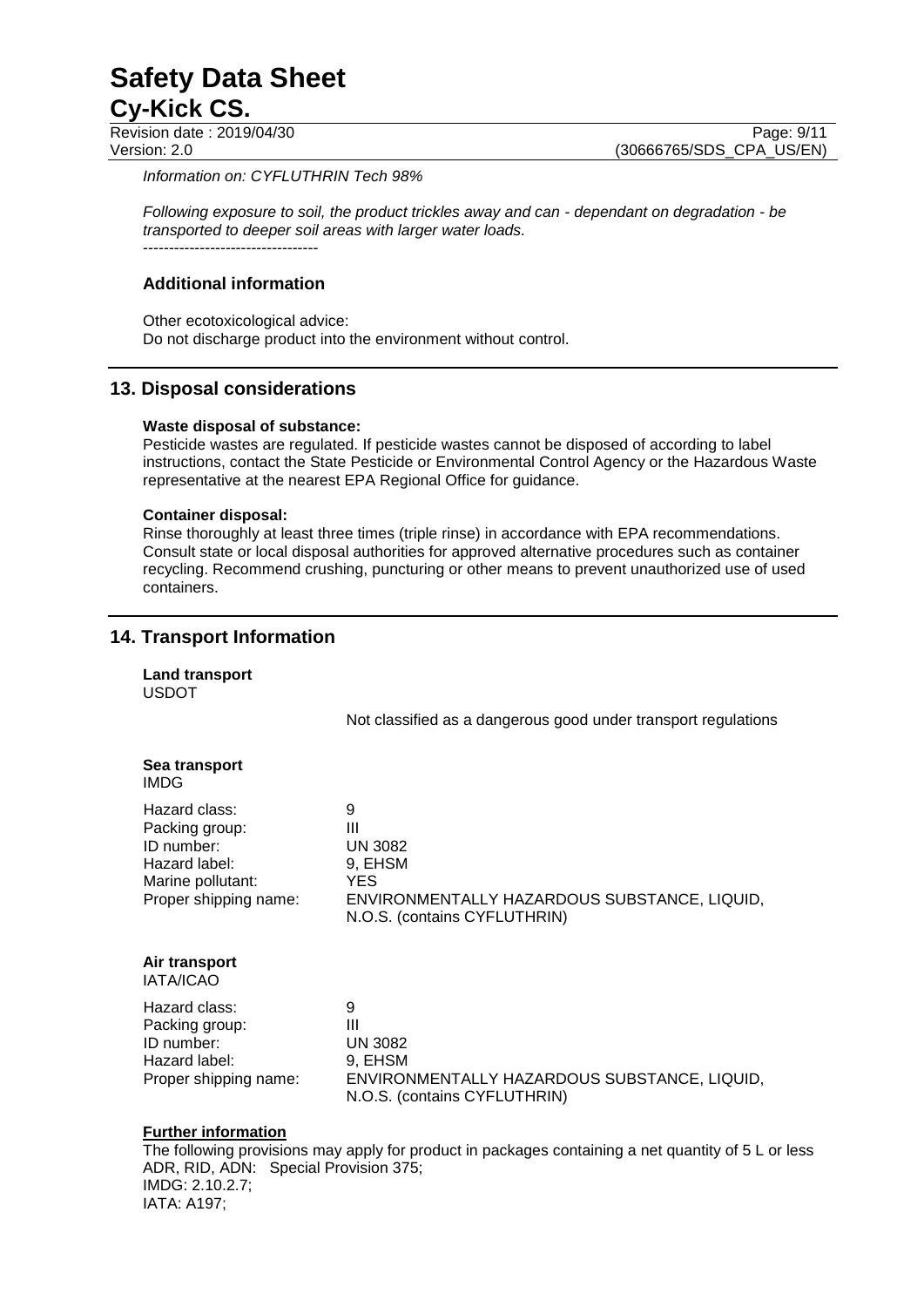Revision date : 2019/04/30 Page: 10/11<br>Version: 2.0 (30666765/SDS CPA US/EN)

(30666765/SDS\_CPA\_US/EN)

TDG: Special Provision 99(2); 49CFR: §171.4 (c) (2).

# **15. Regulatory Information**

#### **Federal Regulations**

**Registration status:**

TSCA, US blocked / not listed

Crop Protection TSCA, US released / exempt

**EPCRA 311/312 (Hazard categories):** Refer to SDS section 2 for GHS hazard classes applicable for this product.

#### **EPCRA 313: CAS Number Chemical name** 68359-37-5 Cyfluthrin

#### **State regulations**

| <b>State RTK</b> | <b>CAS Number</b> | <b>Chemical name</b> |
|------------------|-------------------|----------------------|
| NJ               | 68359-37-5        | Cyfluthrin           |

#### **Safe Drinking Water & Toxic Enforcement Act, CA Prop. 65:**

**WARNING:** This product can expose you to chemicals including METHANOL, which is known to the State of California to cause birth defects or other reproductive harm. For more information, go to www.P65Warnings.ca.gov.

#### **Labeling requirements under FIFRA**

This chemical is a pesticide product registered by the Environmental Protection Agency and is subject to certain labeling requirements under federal pesticide law. These requirements differ from the classification criteria and hazard information required for safety data sheets, and workplace labels of non-pesticide chemicals. Following is the hazard information as required on the pesticide label.

CAUTION: KEEP OUT OF REACH OF CHILDREN. KEEP OUT OF REACH OF DOMESTIC ANIMALS. HARMFUL IF ABSORBED THROUGH SKIN. Causes eye irritation. Avoid contact with the skin, eyes and clothing. Wash thoroughly after handling.

#### **16. Other Information**

**SDS Prepared by:**  BASF NA Product Regulations SDS Prepared on: 2019/04/30